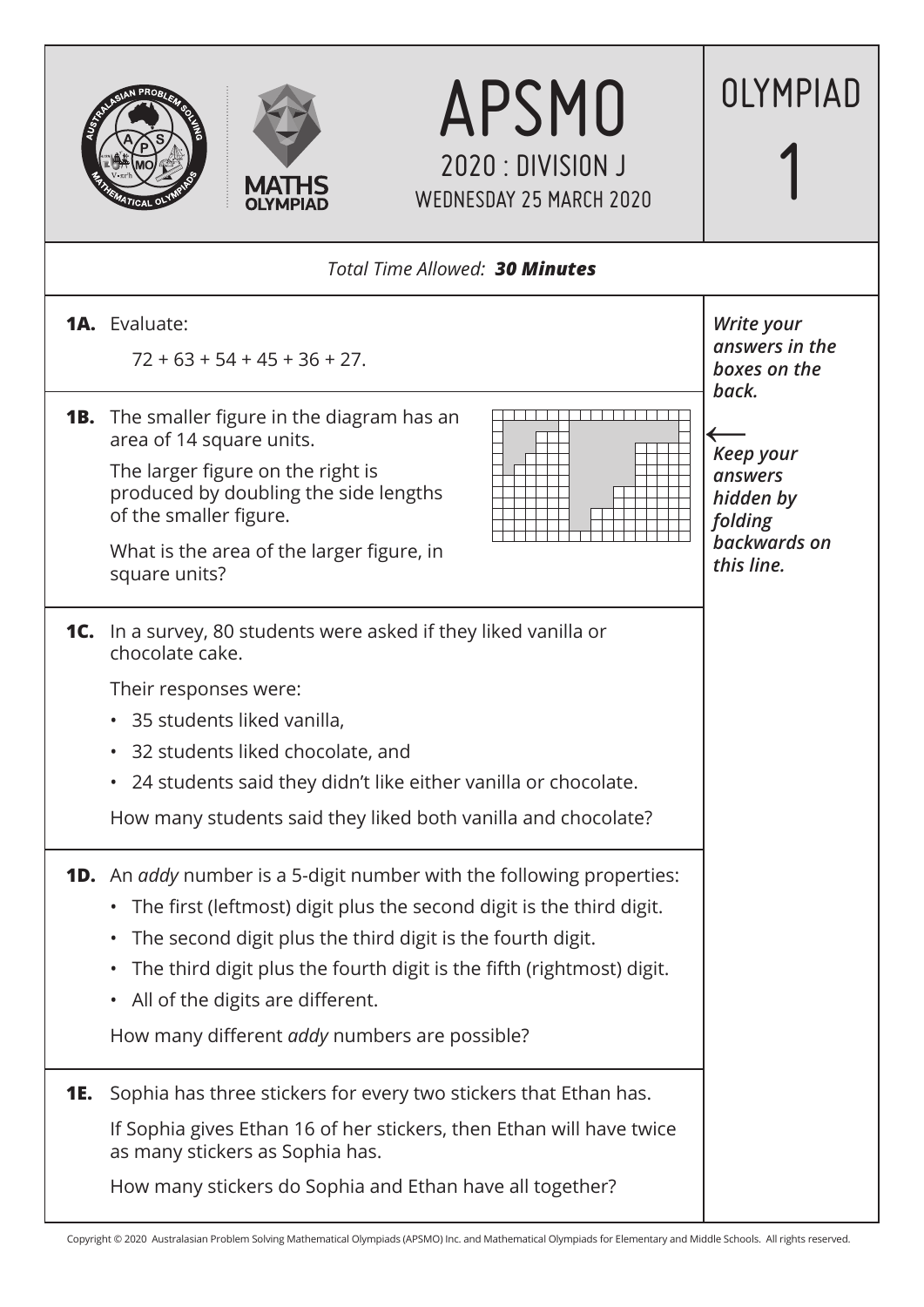| AN PROBI<br><b>RUGICAL</b><br>$\tau_{\sf ICAL}$ o' | <b>MATHS</b><br><b>OLYMPIAD</b> | APSMO<br>2020 : DIVISION J<br>WEDNESDAY 25 MARCH 2020 | OLYMPIAD |
|----------------------------------------------------|---------------------------------|-------------------------------------------------------|----------|
| <b>1A.</b>                                         | <b>Student Name:</b>            |                                                       |          |
| <b>1B.</b>                                         | Fold here.                      |                                                       |          |
| <b>1C.</b>                                         | Keep your answers hidden.       |                                                       |          |
| <b>1D.</b>                                         |                                 |                                                       |          |
| <b>1E.</b>                                         |                                 |                                                       |          |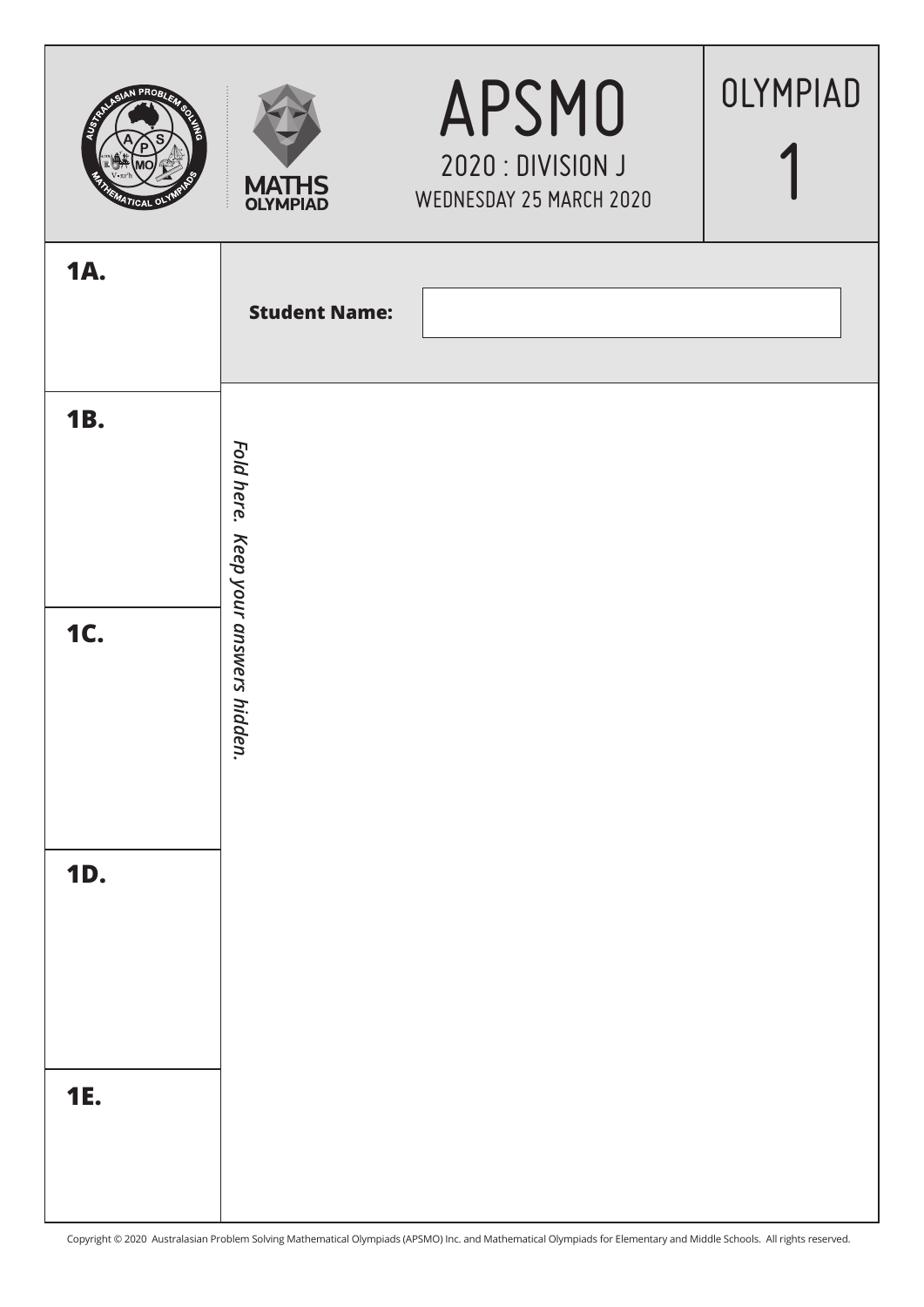



|     |                                                                                                                                                                                                                                                                                                                                                                                                                                                                                                                                                                                                                           |                                                                                                                                                                                                                                                                                                                     |                                                                                                  | $2020:$ DIVISION J<br><b>WEDNESDAY 25 MARCH 2020</b>                                                                                                                                                                              |                                                                                                                                                         |                                                                                                                                                                                                                                                                                                                                          |
|-----|---------------------------------------------------------------------------------------------------------------------------------------------------------------------------------------------------------------------------------------------------------------------------------------------------------------------------------------------------------------------------------------------------------------------------------------------------------------------------------------------------------------------------------------------------------------------------------------------------------------------------|---------------------------------------------------------------------------------------------------------------------------------------------------------------------------------------------------------------------------------------------------------------------------------------------------------------------|--------------------------------------------------------------------------------------------------|-----------------------------------------------------------------------------------------------------------------------------------------------------------------------------------------------------------------------------------|---------------------------------------------------------------------------------------------------------------------------------------------------------|------------------------------------------------------------------------------------------------------------------------------------------------------------------------------------------------------------------------------------------------------------------------------------------------------------------------------------------|
|     |                                                                                                                                                                                                                                                                                                                                                                                                                                                                                                                                                                                                                           |                                                                                                                                                                                                                                                                                                                     | <b>Solutions and Answers</b>                                                                     | For teacher use only. Not for Distribution.                                                                                                                                                                                       |                                                                                                                                                         |                                                                                                                                                                                                                                                                                                                                          |
|     | <b>1A: 297</b>                                                                                                                                                                                                                                                                                                                                                                                                                                                                                                                                                                                                            | <b>1B: 56</b>                                                                                                                                                                                                                                                                                                       | 1C: 11                                                                                           |                                                                                                                                                                                                                                   | 1D: 3                                                                                                                                                   | <b>1E: 60</b>                                                                                                                                                                                                                                                                                                                            |
| 1A. |                                                                                                                                                                                                                                                                                                                                                                                                                                                                                                                                                                                                                           | METHOD 1 Strategy: Group the first and last, the second and the next-to-last, etc.<br>$72 + 63 + 54 + 45 + 36 + 27 = (72 + 27) + (63 + 36) + (54 + 45) = 99 + 99 + 99 = 3 \times (100 - 1) = 300 - 3 = 297$ .                                                                                                       |                                                                                                  |                                                                                                                                                                                                                                   |                                                                                                                                                         |                                                                                                                                                                                                                                                                                                                                          |
|     |                                                                                                                                                                                                                                                                                                                                                                                                                                                                                                                                                                                                                           | <b>METHOD 2 Strategy:</b> Consider the tens digits and the ones digits separately.<br>$72 + 63 + 54 + 45 + 36 + 27 = (70 + 60 + 50 + 40 + 30 + 20) + (2 + 3 + 4 + 5 + 6 + 7) = 270 + 27 = 297.$                                                                                                                     |                                                                                                  |                                                                                                                                                                                                                                   |                                                                                                                                                         |                                                                                                                                                                                                                                                                                                                                          |
|     | <b>Follow-Ups:</b> (1) Form a $3 \times 3$ magic square using the numbers 18, 27, 36, 45, 54, 63, 72, 81, and 90.<br>63 72<br>18 54 90<br>(2) The numbers in the following sequence keep doubling: 1, 2, 4, 8, and so on.<br>81 36 45<br>If the numbers are added in the order $1 + 2 + 4 + 8 + $ , how many numbers are needed in order<br>to first surpass one million? [20]                                                                                                                                                                                                                                            |                                                                                                                                                                                                                                                                                                                     |                                                                                                  |                                                                                                                                                                                                                                   |                                                                                                                                                         |                                                                                                                                                                                                                                                                                                                                          |
| 1B. | <b>METHOD 1 Strategy:</b> Use the two long sides of the figure to draw a rectangle.<br>Create a rectangle and subtract the area that is not in the original figure.<br>The dimensions of the rectangle will be 10 units × 10 units, so it will have an area of 100 square units.<br>Then apply some method to determine the area that is not in the original figure - e.g. by counting the<br>number of 1 × 1 squares or subdividing the unwanted portion into rectangles.<br>In either case, the unwanted region has an area of 44 square units.<br>The area of the figure on the right is $100 - 44 = 56$ square units. |                                                                                                                                                                                                                                                                                                                     |                                                                                                  |                                                                                                                                                                                                                                   |                                                                                                                                                         |                                                                                                                                                                                                                                                                                                                                          |
|     |                                                                                                                                                                                                                                                                                                                                                                                                                                                                                                                                                                                                                           | METHOD 2 Strategy: Use the idea that doubling the length dimensions of a shape multiplies the area by 4.<br>Multiply the area of the smaller figure on the left by 4 to find the area of the larger figure.<br>The larger figure has an area of $4 \times 14 = 56$ units <sup>2</sup> .                             |                                                                                                  |                                                                                                                                                                                                                                   |                                                                                                                                                         |                                                                                                                                                                                                                                                                                                                                          |
|     |                                                                                                                                                                                                                                                                                                                                                                                                                                                                                                                                                                                                                           | Follow-Ups: (1) Find the area of a shape formed by halving each of the sides of the shape on the left. [3.5 units <sup>2</sup> ]<br>(2) If the shape on the left is uniformly enlarged to create a similar shape that has an area of 224 square units,<br>what is the perimeter of the resulting shape? [80 units ] |                                                                                                  |                                                                                                                                                                                                                                   |                                                                                                                                                         |                                                                                                                                                                                                                                                                                                                                          |
| 1C. | There are 80 students.<br>24 students do not like<br>either flavour.<br>x[x[x[x[x[x[x[x[x]]<br>x x x x x x x x x                                                                                                                                                                                                                                                                                                                                                                                                                                                                                                          | <b>METHOD 1 Strategy:</b> Apply logic and reasoning.<br>l٧<br>I٧<br>v<br>I٧<br>I۷<br>I۷<br>I۷<br><u>Iv</u><br>$V$ $V$<br>lv lv<br>I۷<br>x   x   x   x<br>$\overline{\mathbf{x}}$                                                                                                                                    | 35 students like vanilla.<br>v<br>lv<br>I٧<br>I٧<br>I۷<br>I۷<br>I۷<br>I٧<br>Iv.<br>x   x   x   x | The remaining<br>$80 - 24 - 35 = 21$ students<br>must only like chocolate.<br>lv<br>Iv.<br>l٧<br>I٧<br>lv<br>I٧<br>cl<br>-cl<br><sub>c</sub><br>cl<br><sub>c</sub><br><sub>c</sub><br>$c \mid x \mid x \mid$<br>x x x x x x x x x | I۷<br>I۷<br>Iv.<br>lv<br>I۷<br>I٧<br>I٧<br>lv<br>l٧<br>Iv<br>c c<br>cl<br>$\mathsf{C}$<br>$x \mid x$<br>x x <br>$\boldsymbol{\mathsf{x}}$<br>$x \mid x$ | Since 32 students like<br>chocolate, $32 - 21 = 11$<br>students must like both.<br>I۷<br>I۷<br>lv lv<br>I۷<br>I۷<br>lv.<br>I٧<br>Iv.<br>I۷<br>I۷<br>I٧<br>ly cly cly cly cly cly c<br>Iv.<br>I۷<br>vcvcvcvcvc<br>cl cl<br><sub>cl</sub><br><sub>cl</sub><br><sub>c</sub><br>cl<br>$c \mid x \mid$<br><sub>c</sub><br>-cl<br>-cl<br>x   x |
|     |                                                                                                                                                                                                                                                                                                                                                                                                                                                                                                                                                                                                                           | <b>METHOD 2 Strategy:</b> Draw a Venn diagram and apply algebra.                                                                                                                                                                                                                                                    |                                                                                                  |                                                                                                                                                                                                                                   |                                                                                                                                                         |                                                                                                                                                                                                                                                                                                                                          |
|     |                                                                                                                                                                                                                                                                                                                                                                                                                                                                                                                                                                                                                           | Let $x$ indicate the number of students<br>who like both vanilla and chocolate.<br>35 students like vanilla, so 35 – $x$ only<br>like vanilla (and not chocolate).<br>32 students like chocolate, so $32 - x$                                                                                                       | Likes<br>Vanilla<br>$35 - x$                                                                     | Likes<br>Chocolate<br>$32 - x$<br>$\boldsymbol{\mathcal{X}}$<br>24                                                                                                                                                                |                                                                                                                                                         | With 80 students in total,<br>$(35 - x) + x + (32 - x) + 24 = 80$<br>$35 - x + x + 32 - x + 24 = 80$<br>$91 - x = 80$ , so $x = 11$ .<br>There are 11 students who like                                                                                                                                                                  |

APSMO

OLYMPIAD

L only like chocolate (and not vanilla).

Copyright © 2020 Australasian Problem Solving Mathematical Olympiads (APSMO) Inc. and Mathematical Olympiads for Elementary and Middle Schools. All rights reserved.

both vanilla and chocolate.